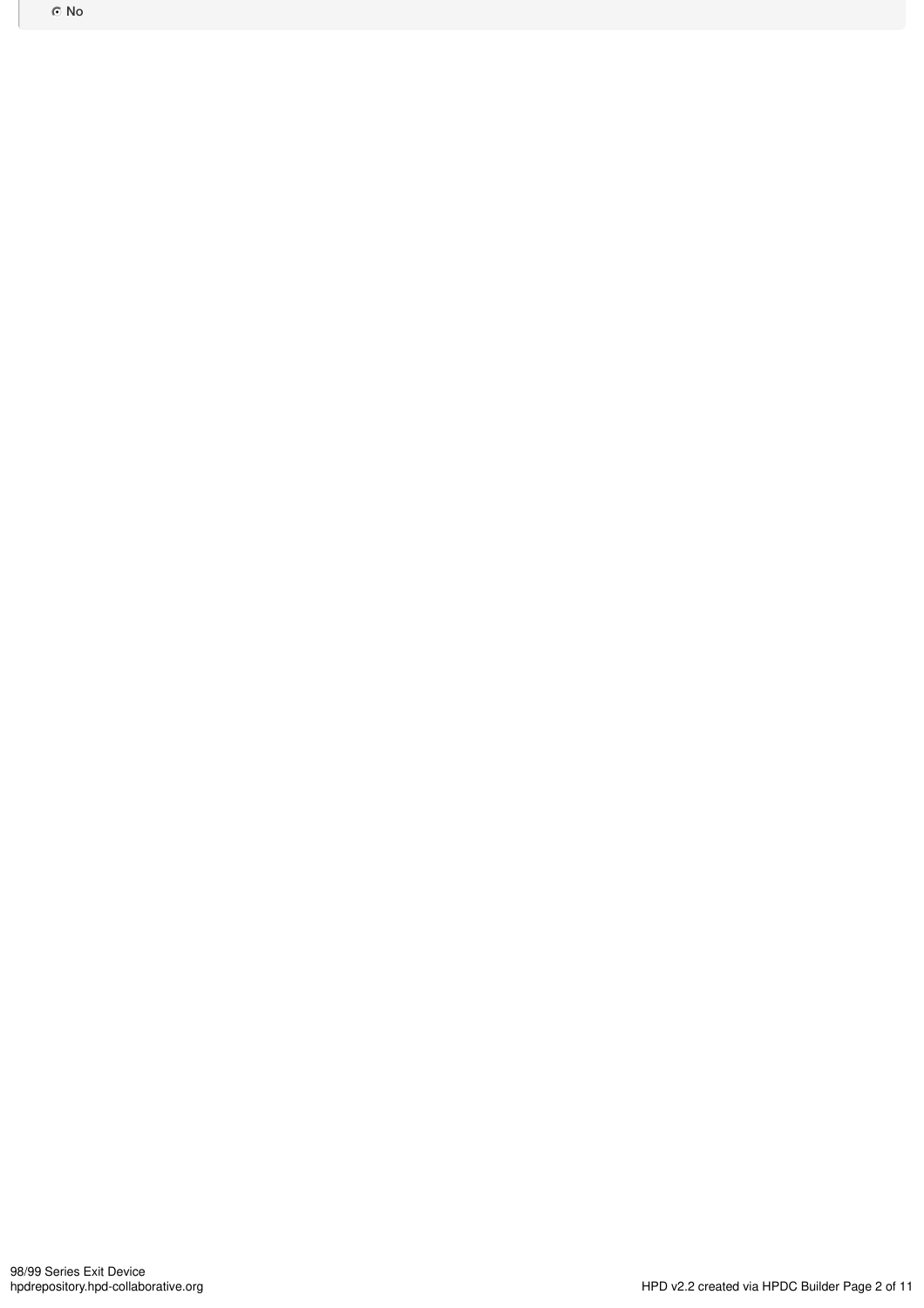This section lists contents in a product based on specific threshold(s) and reports detailed health information including hazards. This HPD uses the *inventory method indicated above, which is one of three possible methods:*

- *Basic Inventory method with Product-level threshold.*
- *Nested Material Inventory method with Product-level threshold*
- *Nested Material Inventory method with individual Material-level thresholds*

Definitions and requirements for the three inventory methods and requirements for each data field can be found in the HPD Open Standard version *2.2, available on the HPDC website at: [www.hpd-collaborative.org/hpd-2-2-standard](https://www.hpd-collaborative.org/hpd-2-2-standard)*

| 98/99 SERIES EXIT DEVICE                |                                                                                                                                            |                                          |                                                      |
|-----------------------------------------|--------------------------------------------------------------------------------------------------------------------------------------------|------------------------------------------|------------------------------------------------------|
| PRODUCT THRESHOLD: 100 ppm              |                                                                                                                                            | RESIDUALS AND IMPURITIES CONSIDERED: Yes |                                                      |
|                                         | RESIDUALS AND IMPURITIES NOTES: Residuals considered through research and communication within company and suppliers.                      |                                          |                                                      |
| <b>OTHER PRODUCT NOTES:</b>             |                                                                                                                                            |                                          |                                                      |
| <b>UNS A96463 ALUMINUM ALLOY</b>        |                                                                                                                                            |                                          | ID: Not registered                                   |
|                                         | HAZARD SCREENING METHOD: Pharos Chemical and Materials Library HAZARD SCREENING DATE: 2021-06-07 15:02:26                                  |                                          |                                                      |
| %: $25.0000 - 30.0000$                  | <b>GS: NoGS</b>                                                                                                                            |                                          | RC: UNK NANO: No SUBSTANCE ROLE: Structure component |
| <b>HAZARD TYPE</b>                      | <b>AGENCY AND LIST TITLES</b>                                                                                                              | <b>WARNINGS</b>                          |                                                      |
| None found                              |                                                                                                                                            |                                          | No warnings found on HPD Priority Hazard Lists       |
| recycled content is unknown.            | SUBSTANCE NOTES: This substance is part of the aluminum alloy matrix. Due to the commodity nature of aluminum alloy, the status of         |                                          |                                                      |
| <b>UNS G10180 CARBON OR STEEL ALLOY</b> |                                                                                                                                            |                                          | ID: Not registered                                   |
|                                         | HAZARD SCREENING METHOD: Pharos Chemical and Materials Library HAZARD SCREENING DATE: 2021-06-07 15:02:27                                  |                                          |                                                      |
| %: 10.0000 - 15.0000                    | <b>GS: NoGS</b>                                                                                                                            |                                          | RC: UNK NANO: No SUBSTANCE ROLE: Structure component |
| <b>HAZARD TYPE</b>                      | <b>AGENCY AND LIST TITLES</b>                                                                                                              | <b>WARNINGS</b>                          |                                                      |
| None found                              |                                                                                                                                            |                                          | No warnings found on HPD Priority Hazard Lists       |
| unknown.<br><b>BRASS</b>                | SUBSTANCE NOTES: This substance is part of the steel alloy matrix. Due to the commodity nature of steel, the status of recycled content is |                                          | ID: 12597-71-6                                       |
|                                         | HAZARD SCREENING METHOD: Pharos Chemical and Materials Library                                                                             |                                          | HAZARD SCREENING DATE: 2021-06-07 15:02:27           |
| %: $10.0000 - 15.0000$                  | GS: NoGS                                                                                                                                   | <b>RC: UNK</b><br>NANO: No               | SUBSTANCE ROLE: Structure component                  |
|                                         |                                                                                                                                            |                                          |                                                      |
| <b>HAZARD TYPE</b>                      | <b>AGENCY AND LIST TITLES</b>                                                                                                              | <b>WARNINGS</b>                          |                                                      |
| None found                              |                                                                                                                                            |                                          | No warnings found on HPD Priority Hazard Lists       |
| content is unknown.                     | SUBSTANCE NOTES: This substance is part of the copper alloy matrix. Due to the commodity nature of copper alloy, the status of recycled    |                                          |                                                      |
| <b>UNS A96063 ALUMINUM ALLOY</b>        |                                                                                                                                            |                                          | ID: Not registered                                   |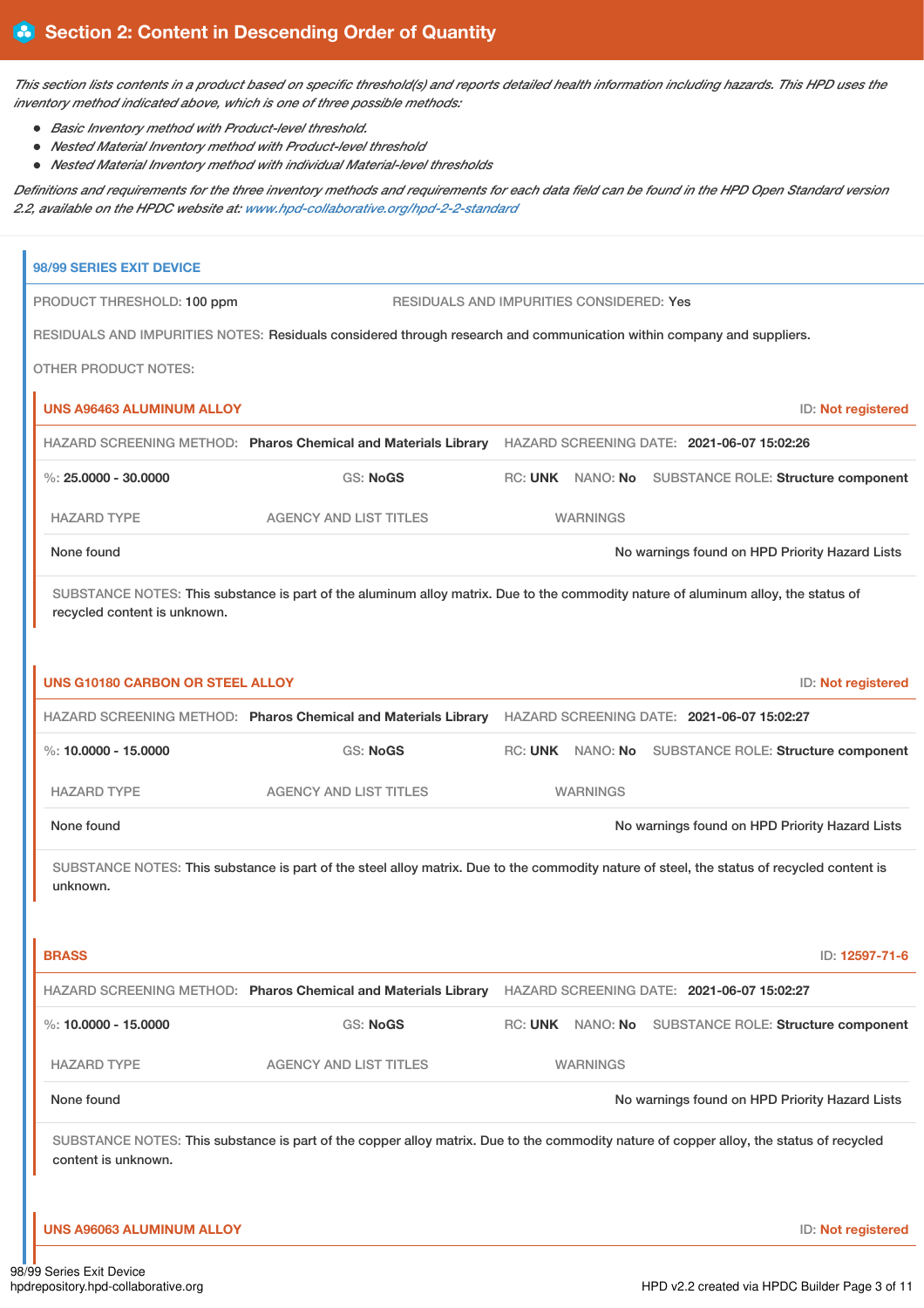|                                         | HAZARD SCREENING METHOD: Pharos Chemical and Materials Library HAZARD SCREENING DATE: 2021-06-07 15:02:28                                  |                 |                                                      |
|-----------------------------------------|--------------------------------------------------------------------------------------------------------------------------------------------|-----------------|------------------------------------------------------|
| %: $10.0000 - 15.0000$                  | <b>GS: NoGS</b>                                                                                                                            |                 | RC: UNK NANO: No SUBSTANCE ROLE: Structure component |
| <b>HAZARD TYPE</b>                      | <b>AGENCY AND LIST TITLES</b>                                                                                                              | <b>WARNINGS</b> |                                                      |
| None found                              |                                                                                                                                            |                 | No warnings found on HPD Priority Hazard Lists       |
| recycled content is unknown.            | SUBSTANCE NOTES: This substance is part of the aluminum alloy matrix. Due to the commodity nature of aluminum alloy, the status of         |                 |                                                      |
| <b>UNS G10100 CARBON OR STEEL ALLOY</b> |                                                                                                                                            |                 | ID: Not registered                                   |
|                                         | HAZARD SCREENING METHOD: Pharos Chemical and Materials Library                                                                             |                 | HAZARD SCREENING DATE: 2021-06-07 15:02:28           |
| $\%$ : 5,0000 - 10,0000                 | <b>GS: NoGS</b>                                                                                                                            |                 | RC: UNK NANO: No SUBSTANCE ROLE: Structure component |
| <b>HAZARD TYPE</b>                      | <b>AGENCY AND LIST TITLES</b>                                                                                                              | <b>WARNINGS</b> |                                                      |
| None found                              |                                                                                                                                            |                 | No warnings found on HPD Priority Hazard Lists       |
| unknown.                                | SUBSTANCE NOTES: This substance is part of the steel alloy matrix. Due to the commodity nature of steel, the status of recycled content is |                 |                                                      |
| <b>STEEL</b>                            |                                                                                                                                            |                 | ID: 12597-69-2                                       |
|                                         | HAZARD SCREENING METHOD: Pharos Chemical and Materials Library HAZARD SCREENING DATE: 2021-06-07 15:02:28                                  |                 |                                                      |
| $\%$ : 5,0000 - 10,0000                 | <b>GS: NoGS</b>                                                                                                                            |                 | RC: UNK NANO: No SUBSTANCE ROLE: Structure component |
| <b>HAZARD TYPE</b>                      | <b>AGENCY AND LIST TITLES</b>                                                                                                              | <b>WARNINGS</b> |                                                      |
| None found                              |                                                                                                                                            |                 | No warnings found on HPD Priority Hazard Lists       |
| unknown.                                | SUBSTANCE NOTES: This substance is part of the steel alloy matrix. Due to the commodity nature of steel, the status of recycled content is |                 |                                                      |
| <b>UNS S30403 STAINLESS STEEL ALLOY</b> |                                                                                                                                            |                 | ID: Not registered                                   |
|                                         | HAZARD SCREENING METHOD: Pharos Chemical and Materials Library HAZARD SCREENING DATE: 2021-06-07 15:02:29                                  |                 |                                                      |
| %: $1.0000 - 5.0000$                    | <b>GS: NoGS</b>                                                                                                                            |                 | RC: UNK NANO: No SUBSTANCE ROLE: Structure component |
| <b>HAZARD TYPE</b>                      | <b>AGENCY AND LIST TITLES</b>                                                                                                              | <b>WARNINGS</b> |                                                      |
| None found                              |                                                                                                                                            |                 | No warnings found on HPD Priority Hazard Lists       |
| recycled content is unknown.            | SUBSTANCE NOTES: This substance is part of the stainless steel alloy matrix. Due to the commodity nature of stainless steel, the status of |                 |                                                      |
| <b>UNS G10080 CARBON OR STEEL ALLOY</b> |                                                                                                                                            |                 | ID: Not registered                                   |
|                                         | HAZARD SCREENING METHOD: Pharos Chemical and Materials Library                                                                             |                 | HAZARD SCREENING DATE: 2021-06-07 15:02:29           |
| %: $1.0000 - 5.0000$                    | <b>GS: NoGS</b>                                                                                                                            |                 | RC: UNK NANO: No SUBSTANCE ROLE: Structure component |
| <b>HAZARD TYPE</b>                      | <b>AGENCY AND LIST TITLES</b>                                                                                                              | <b>WARNINGS</b> |                                                      |
| None found                              |                                                                                                                                            |                 | No warnings found on HPD Priority Hazard Lists       |
|                                         |                                                                                                                                            |                 |                                                      |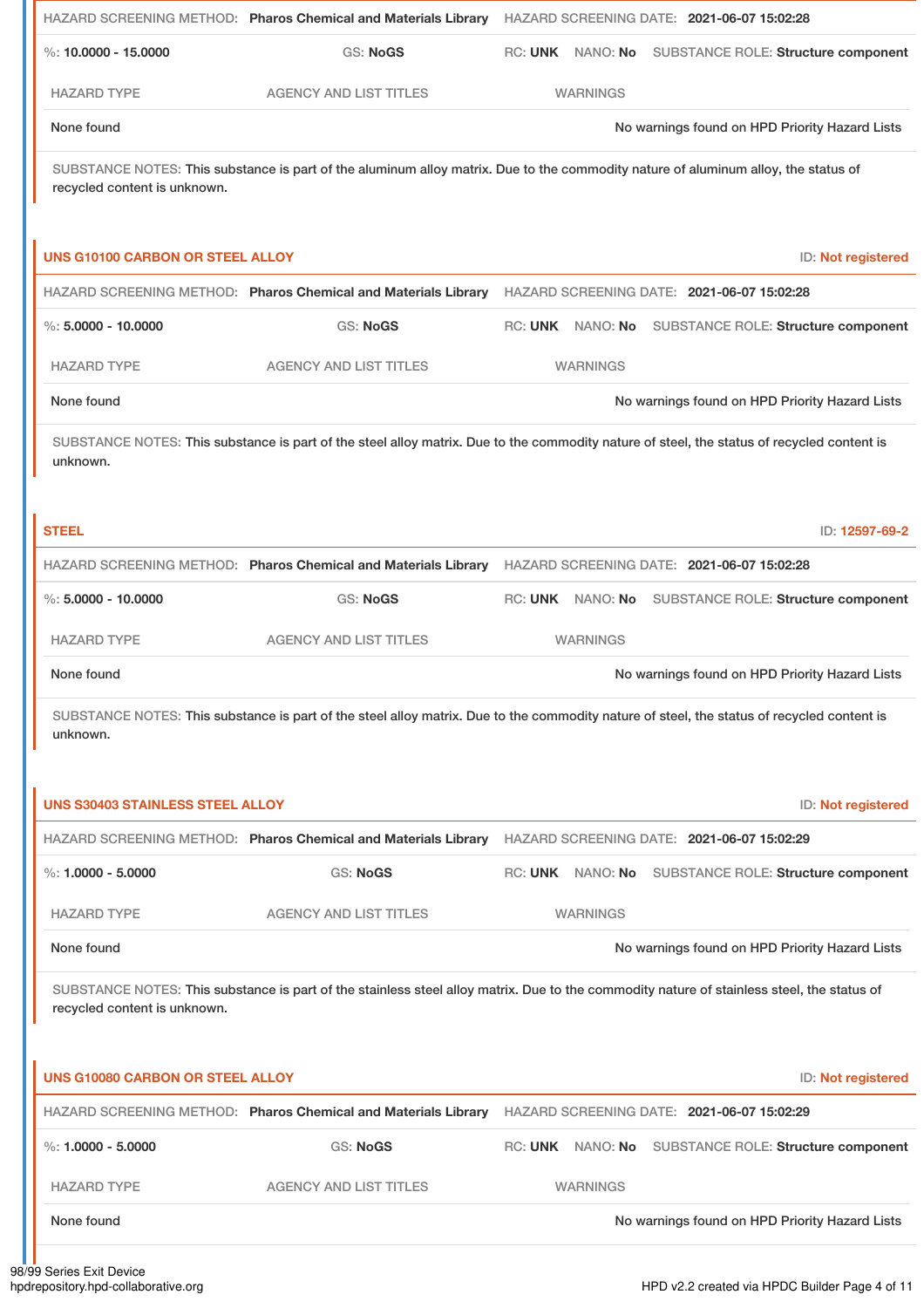SUBSTANCE NOTES: This substance is part of the steel alloy matrix. Due to the commodity nature of steel, the status of recycled content is unknown.

| <b>ALUMINUM</b>                         |                                                                                                                                            |                |                                      | ID: 7429-90-5                                         |  |
|-----------------------------------------|--------------------------------------------------------------------------------------------------------------------------------------------|----------------|--------------------------------------|-------------------------------------------------------|--|
|                                         | HAZARD SCREENING METHOD: Pharos Chemical and Materials Library                                                                             |                |                                      | HAZARD SCREENING DATE: 2021-06-07 15:02:30            |  |
| $\%: 1.0000 - 5.0000$                   | <b>GS: BM-1</b>                                                                                                                            | <b>RC: UNK</b> | NANO: No                             | <b>SUBSTANCE ROLE: Alloy element</b>                  |  |
| <b>HAZARD TYPE</b>                      | <b>AGENCY AND LIST TITLES</b>                                                                                                              |                | <b>WARNINGS</b>                      |                                                       |  |
| <b>END</b>                              | <b>TEDX - Potential Endocrine Disruptors</b>                                                                                               |                | <b>Potential Endocrine Disruptor</b> |                                                       |  |
| <b>RES</b>                              | <b>AOEC - Asthmagens</b>                                                                                                                   |                |                                      | Asthmagen (Rs) - sensitizer-induced                   |  |
| <b>PHY</b>                              | EU - GHS (H-Statements)                                                                                                                    |                |                                      | H261 - In contact with water releases flammable gases |  |
| <b>PHY</b>                              | EU - GHS (H-Statements)                                                                                                                    |                | H228 - Flammable solid               |                                                       |  |
| recycled content is unknown.            | SUBSTANCE NOTES: This substance is part of the aluminum alloy matrix. Due to the commodity nature of aluminum alloy, the status of         |                |                                      |                                                       |  |
| <b>UNS G10350 CARBON OR STEEL ALLOY</b> |                                                                                                                                            |                |                                      | ID: Not registered                                    |  |
|                                         | HAZARD SCREENING METHOD: Pharos Chemical and Materials Library HAZARD SCREENING DATE: 2021-06-07 15:02:30                                  |                |                                      |                                                       |  |
| $\%: 1.0000 - 5.0000$                   | <b>GS: NoGS</b>                                                                                                                            |                |                                      | RC: UNK NANO: No SUBSTANCE ROLE: Structure component  |  |
| <b>HAZARD TYPE</b>                      | <b>AGENCY AND LIST TITLES</b>                                                                                                              |                | <b>WARNINGS</b>                      |                                                       |  |
| None found                              |                                                                                                                                            |                |                                      | No warnings found on HPD Priority Hazard Lists        |  |
|                                         | SUBSTANCE NOTES: This substance is part of the steel alloy matrix. Due to the commodity nature of steel, the status of recycled content is |                |                                      |                                                       |  |

unknown.

| NYLON-66                                |                                                                                                       |                 |                                                                                                    |  |  | ID: 32131-17-2                                 |  |
|-----------------------------------------|-------------------------------------------------------------------------------------------------------|-----------------|----------------------------------------------------------------------------------------------------|--|--|------------------------------------------------|--|
|                                         | HAZARD SCREENING METHOD: Pharos Chemical and Materials Library                                        |                 | HAZARD SCREENING DATE: 2021-06-07 15:02:31                                                         |  |  |                                                |  |
| %: $1.0000 - 5.0000$                    | <b>GS: LT-UNK</b>                                                                                     | <b>RC: None</b> | NANO: No                                                                                           |  |  | SUBSTANCE ROLE: Polymer species                |  |
| <b>HAZARD TYPE</b>                      | <b>AGENCY AND LIST TITLES</b>                                                                         |                 | <b>WARNINGS</b>                                                                                    |  |  |                                                |  |
| None found                              |                                                                                                       |                 |                                                                                                    |  |  | No warnings found on HPD Priority Hazard Lists |  |
|                                         | SUBSTANCE NOTES: A range is included to protect the proprietary nature of the supplier's formulation. |                 |                                                                                                    |  |  |                                                |  |
| <b>UNS G10500 CARBON OR STEEL ALLOY</b> |                                                                                                       |                 |                                                                                                    |  |  | ID: Not registered                             |  |
| $\%$ : 0.1000 - 1.0000                  | HAZARD SCREENING METHOD: Pharos Chemical and Materials Library<br><b>GS: NoGS</b>                     |                 | HAZARD SCREENING DATE: 2021-06-07 15:02:34<br>RC: UNK NANO: No SUBSTANCE ROLE: Structure component |  |  |                                                |  |
| <b>HAZARD TYPE</b>                      | <b>AGENCY AND LIST TITLES</b>                                                                         |                 | <b>WARNINGS</b>                                                                                    |  |  |                                                |  |

98/99 Series Exit Device<br>hpdrepository.hpd-collaborative.org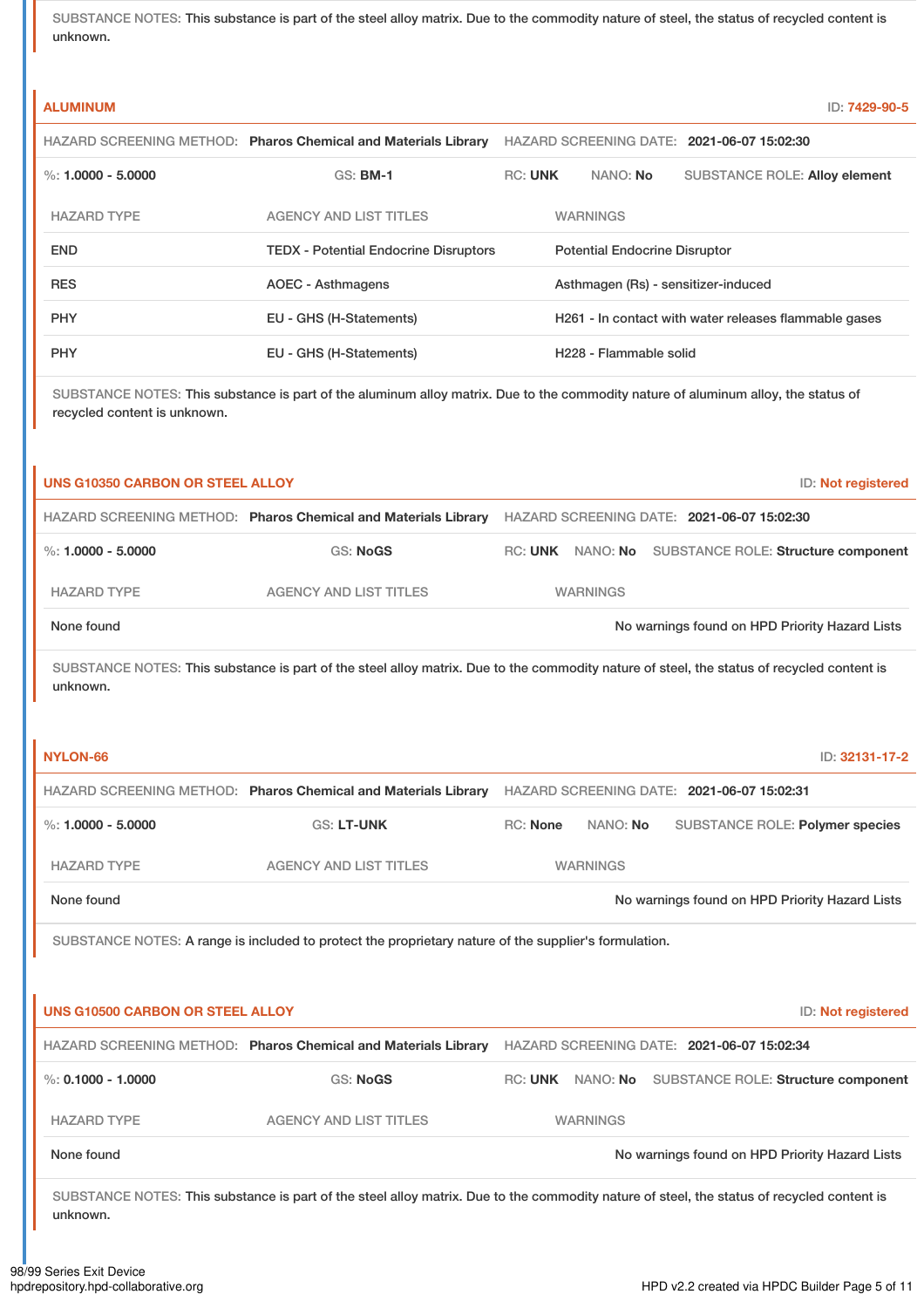| <b>IRON, ELEMENTAL</b>                  |                                                                                                | ID: 7439-89-6                                                                                                                                               |
|-----------------------------------------|------------------------------------------------------------------------------------------------|-------------------------------------------------------------------------------------------------------------------------------------------------------------|
|                                         |                                                                                                | HAZARD SCREENING METHOD: Pharos Chemical and Materials Library HAZARD SCREENING DATE: 2021-06-07 15:02:32                                                   |
| $\%$ : 0.1000 - 1.0000                  | GS: LT-P1                                                                                      | RC: UNK NANO: No<br><b>SUBSTANCE ROLE: Structure component</b>                                                                                              |
| <b>HAZARD TYPE</b>                      | <b>AGENCY AND LIST TITLES</b>                                                                  | <b>WARNINGS</b>                                                                                                                                             |
| <b>END</b>                              | <b>TEDX - Potential Endocrine Disruptors</b>                                                   | <b>Potential Endocrine Disruptor</b>                                                                                                                        |
| unknown.                                |                                                                                                | SUBSTANCE NOTES: This substance is part of the steel alloy matrix. Due to the commodity nature of steel, the status of recycled content is                  |
| <b>UNS S30100 STAINLESS STEEL ALLOY</b> |                                                                                                | ID: Not registered                                                                                                                                          |
|                                         | HAZARD SCREENING METHOD: Pharos Chemical and Materials Library                                 | HAZARD SCREENING DATE: 2021-06-07 15:02:32                                                                                                                  |
| $\%$ : 0.1000 - 1.0000                  | <b>GS: NoGS</b>                                                                                | RC: UNK NANO: No<br>SUBSTANCE ROLE: Structure component                                                                                                     |
| <b>HAZARD TYPE</b>                      | <b>AGENCY AND LIST TITLES</b>                                                                  | <b>WARNINGS</b>                                                                                                                                             |
| None found                              |                                                                                                | No warnings found on HPD Priority Hazard Lists                                                                                                              |
| recycled content is unknown.            |                                                                                                | SUBSTANCE NOTES: This substance is part of the stainless steel alloy matrix. Due to the commodity nature of stainless steel, the status of                  |
| MPIF FC-0205-35 COPPER STEEL ALLOY      |                                                                                                | ID: 12597-69-2                                                                                                                                              |
|                                         |                                                                                                | HAZARD SCREENING METHOD: Pharos Chemical and Materials Library HAZARD SCREENING DATE: 2021-06-07 15:02:32                                                   |
| $\%$ : 0.1000 - 1.0000                  | <b>GS: NoGS</b>                                                                                | RC: UNK NANO: No<br>SUBSTANCE ROLE: Structure component                                                                                                     |
| <b>HAZARD TYPE</b>                      | AGENCY AND LIST TITLES                                                                         | <b>WARNINGS</b>                                                                                                                                             |
| None found                              |                                                                                                | No warnings found on HPD Priority Hazard Lists                                                                                                              |
| unknown.<br>UNS Z35531 ZINC ALLOY       |                                                                                                | SUBSTANCE NOTES: This substance is part of the steel alloy matrix. Due to the commodity nature of steel, the status of recycled content is<br>ID: 7440-66-6 |
|                                         | HAZARD SCREENING METHOD: Pharos Chemical and Materials Library                                 | HAZARD SCREENING DATE: 2021-06-07 15:02:33                                                                                                                  |
| $\%$ : 0.1000 - 1.0000                  | GS: LT-P1                                                                                      | RC: UNK NANO: No SUBSTANCE ROLE: Structure component                                                                                                        |
|                                         |                                                                                                |                                                                                                                                                             |
| <b>HAZARD TYPE</b>                      | <b>AGENCY AND LIST TITLES</b>                                                                  | <b>WARNINGS</b>                                                                                                                                             |
| AQU                                     | EU - GHS (H-Statements)                                                                        | H400 - Very toxic to aquatic life                                                                                                                           |
| AQU                                     | EU - GHS (H-Statements)                                                                        | H410 - Very toxic to aquatic life with long lasting effects                                                                                                 |
| <b>END</b><br><b>MUL</b>                | <b>TEDX - Potential Endocrine Disruptors</b><br>German FEA - Substances Hazardous to<br>Waters | <b>Potential Endocrine Disruptor</b><br>Class 2 - Hazard to Waters                                                                                          |
| <b>PHY</b>                              | EU - GHS (H-Statements)                                                                        | H250 - Catches fire spontaneously if exposed to air                                                                                                         |
| <b>PHY</b>                              | EU - GHS (H-Statements)                                                                        | H260 - In contact with water releases flammable gases<br>which may ignite spontaneously                                                                     |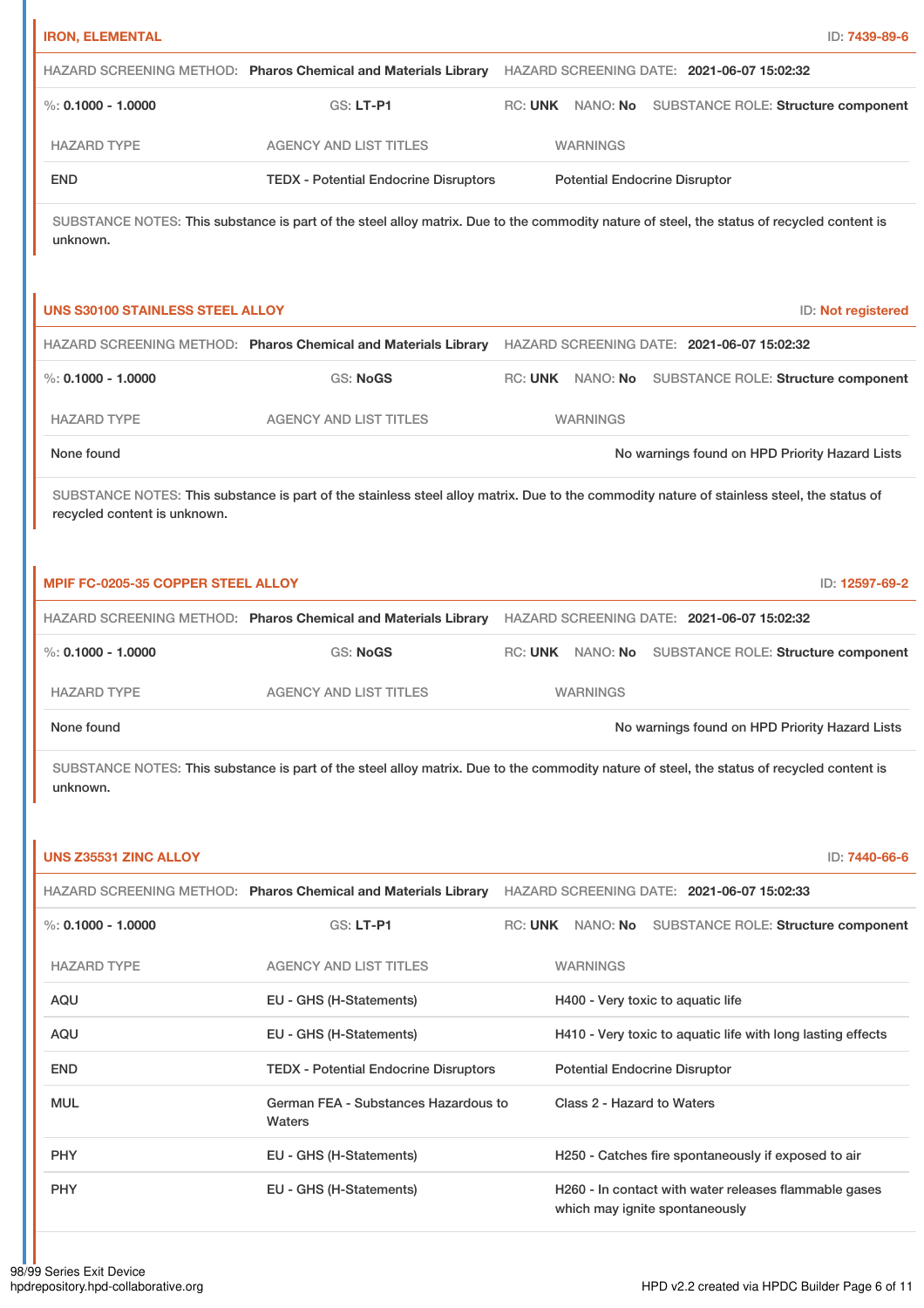SUBSTANCE NOTES: This substance is part of the zinc alloy matrix. Due to the commodity nature of zinc, the status of recycled content is unknown.

| <b>UNS K08500 STEEL ALLOY</b> |                                                                                                                                            |         |                 | ID: Not registered                             |
|-------------------------------|--------------------------------------------------------------------------------------------------------------------------------------------|---------|-----------------|------------------------------------------------|
|                               | HAZARD SCREENING METHOD: Pharos Chemical and Materials Library                                                                             |         |                 | HAZARD SCREENING DATE: 2021-06-07 15:02:33     |
| %: $0.1000 - 1.0000$          | GS: NoGS                                                                                                                                   | RC: UNK |                 | NANO: No SUBSTANCE ROLE: Structure component   |
| <b>HAZARD TYPE</b>            | <b>AGENCY AND LIST TITLES</b>                                                                                                              |         | <b>WARNINGS</b> |                                                |
| None found                    |                                                                                                                                            |         |                 | No warnings found on HPD Priority Hazard Lists |
| unknown.                      | SUBSTANCE NOTES: This substance is part of the steel alloy matrix. Due to the commodity nature of steel, the status of recycled content is |         |                 |                                                |

|                    | HAZARD SCREENING METHOD: Pharos Chemical and Materials Library |                 | HAZARD SCREENING DATE: 2021-06-07 15:02:34           |
|--------------------|----------------------------------------------------------------|-----------------|------------------------------------------------------|
| %: 0.1000 - 2.5000 | <b>GS: NoGS</b>                                                |                 | RC: UNK NANO: No SUBSTANCE ROLE: Structure component |
| <b>HAZARD TYPE</b> | <b>AGENCY AND LIST TITLES</b>                                  | <b>WARNINGS</b> |                                                      |
| None found         |                                                                |                 | No warnings found on HPD Priority Hazard Lists       |

**UNS Z33520 ZINC ALLOY** ID: **Not registered**

SUBSTANCE NOTES: This substance is part of the zinc alloy matrix. Due to the commodity nature of zinc alloy, the status of recycled content is unknown.

| <b>UNS G10060 CARBON OR STEEL ALLOY</b> |                                                                                                                                            |                 |                                            | ID: Not registered                                   |
|-----------------------------------------|--------------------------------------------------------------------------------------------------------------------------------------------|-----------------|--------------------------------------------|------------------------------------------------------|
|                                         | HAZARD SCREENING METHOD: Pharos Chemical and Materials Library                                                                             |                 | HAZARD SCREENING DATE: 2021-06-07 15:02:35 |                                                      |
| $\%$ : 0.1000 - 2.5000                  | GS: NoGS                                                                                                                                   |                 |                                            | RC: UNK NANO: No SUBSTANCE ROLE: Structure component |
| <b>HAZARD TYPE</b>                      | <b>AGENCY AND LIST TITLES</b>                                                                                                              | <b>WARNINGS</b> |                                            |                                                      |
| None found                              |                                                                                                                                            |                 |                                            | No warnings found on HPD Priority Hazard Lists       |
| unknown.                                | SUBSTANCE NOTES: This substance is part of the steel alloy matrix. Due to the commodity nature of steel, the status of recycled content is |                 |                                            |                                                      |
|                                         |                                                                                                                                            |                 |                                            |                                                      |
|                                         |                                                                                                                                            |                 |                                            |                                                      |
| <b>UNS G12144 CARBON OR STEEL ALLOY</b> |                                                                                                                                            |                 |                                            | ID: Not registered                                   |
|                                         | HAZARD SCREENING METHOD: Pharos Chemical and Materials Library HAZARD SCREENING DATE: 2021-06-07 15:02:31                                  |                 |                                            |                                                      |
| %: $0.1000 - 2.5000$                    | <b>GS: NoGS</b>                                                                                                                            |                 |                                            | RC: UNK NANO: No SUBSTANCE ROLE: Structure component |
| <b>HAZARD TYPE</b>                      | <b>AGENCY AND LIST TITLES</b>                                                                                                              | <b>WARNINGS</b> |                                            |                                                      |
| None found                              |                                                                                                                                            |                 |                                            | No warnings found on HPD Priority Hazard Lists       |

**CONTINUOUS FILAMENT GLASS FIBER, NON-RESPIRABLE** ID: **65997-17-3**

 $\mathbf{r}$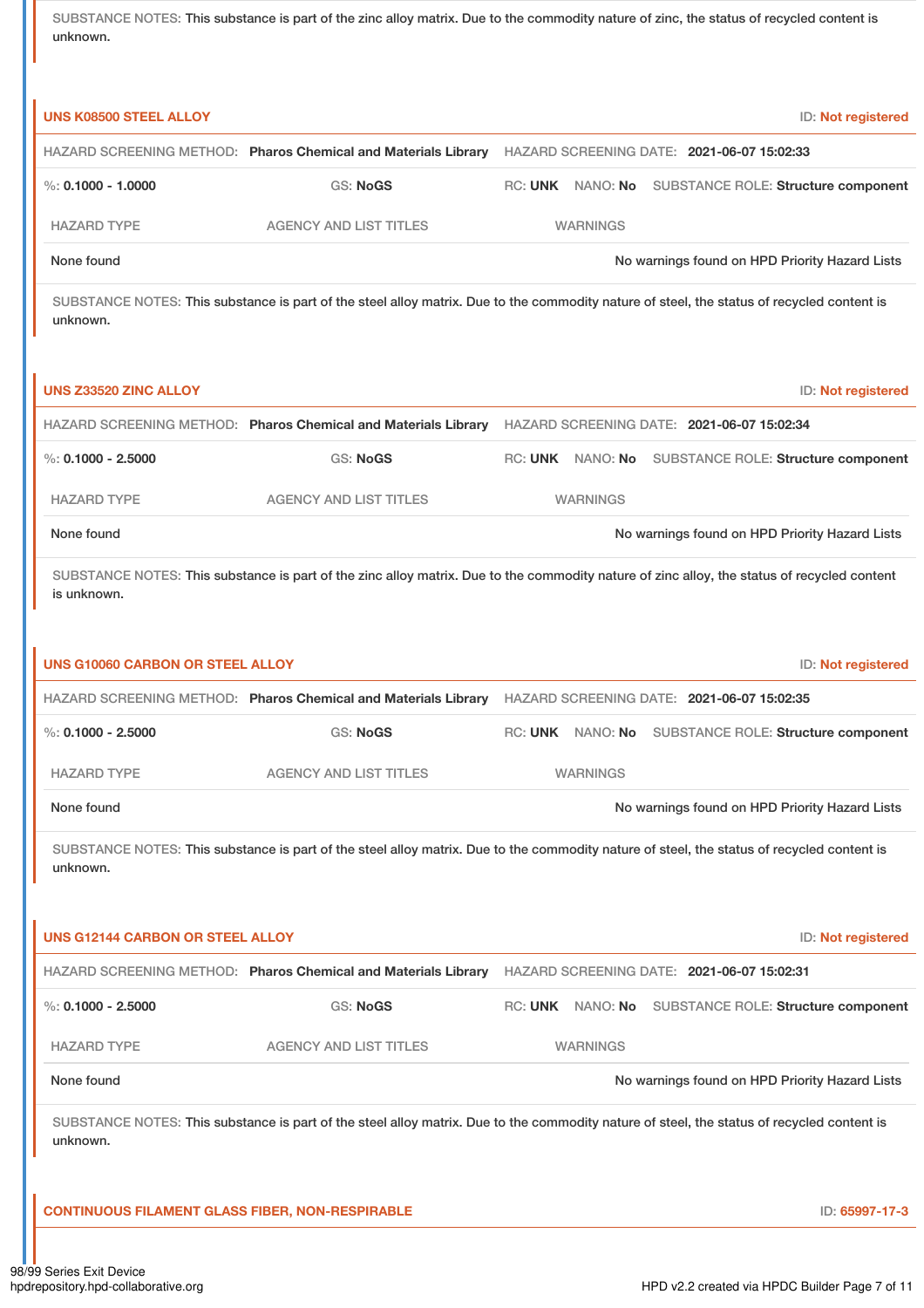|                                                |                                                                                                       | HAZARD SCREENING METHOD: Pharos Chemical and Materials Library HAZARD SCREENING DATE: 2021-06-07 15:02:35                                  |
|------------------------------------------------|-------------------------------------------------------------------------------------------------------|--------------------------------------------------------------------------------------------------------------------------------------------|
| %: $0.0100 - 1.0000$                           | GS: LT-UNK                                                                                            | RC: None NANO: No SUBSTANCE ROLE: Structure component                                                                                      |
| <b>HAZARD TYPE</b>                             | <b>AGENCY AND LIST TITLES</b>                                                                         | <b>WARNINGS</b>                                                                                                                            |
| None found                                     |                                                                                                       | No warnings found on HPD Priority Hazard Lists                                                                                             |
|                                                | SUBSTANCE NOTES: A range is included to protect the proprietary nature of the supplier's formulation. |                                                                                                                                            |
|                                                |                                                                                                       |                                                                                                                                            |
| <b>AISI 10B21 STEEL</b>                        |                                                                                                       | ID: 12597-69-2                                                                                                                             |
|                                                |                                                                                                       | HAZARD SCREENING METHOD: Pharos Chemical and Materials Library HAZARD SCREENING DATE: 2021-06-07 15:04:46                                  |
| %: $0.0100 - 1.0000$                           | <b>GS: NoGS</b>                                                                                       | RC: UNK NANO: No SUBSTANCE ROLE: Structure component                                                                                       |
| <b>HAZARD TYPE</b>                             | <b>AGENCY AND LIST TITLES</b>                                                                         | <b>WARNINGS</b>                                                                                                                            |
| None found                                     |                                                                                                       | No warnings found on HPD Priority Hazard Lists                                                                                             |
| unknown.                                       |                                                                                                       | SUBSTANCE NOTES: This substance is part of the steel alloy matrix. Due to the commodity nature of steel, the status of recycled content is |
| MPIF FX-1008-50 COPPER-INFILTRATED STEEL ALLOY |                                                                                                       | ID: 12597-69-2                                                                                                                             |
|                                                |                                                                                                       | HAZARD SCREENING METHOD: Pharos Chemical and Materials Library HAZARD SCREENING DATE: 2021-06-07 15:05:23                                  |
| %: $0.0100 - 1.0000$                           | <b>GS: NoGS</b>                                                                                       | RC: UNK NANO: No SUBSTANCE ROLE: Structure component                                                                                       |
| <b>HAZARD TYPE</b>                             | <b>AGENCY AND LIST TITLES</b>                                                                         | <b>WARNINGS</b>                                                                                                                            |
| None found                                     |                                                                                                       | No warnings found on HPD Priority Hazard Lists                                                                                             |
| unknown.                                       |                                                                                                       | SUBSTANCE NOTES: This substance is part of the steel alloy matrix. Due to the commodity nature of steel, the status of recycled content is |
| <b>ZINC, ELEMENTAL</b>                         |                                                                                                       | ID: 7440-66-6                                                                                                                              |
|                                                |                                                                                                       | HAZARD SCREENING METHOD: Pharos Chemical and Materials Library HAZARD SCREENING DATE: 2021-06-07 15:07:20                                  |
| $\%$ : 0.0100 - 1.0000                         | GS: LT-P1                                                                                             | RC: None<br>NANO: No<br><b>SUBSTANCE ROLE: Coating</b>                                                                                     |
| <b>HAZARD TYPE</b>                             | <b>AGENCY AND LIST TITLES</b>                                                                         | <b>WARNINGS</b>                                                                                                                            |
| AQU                                            | EU - GHS (H-Statements)                                                                               | H400 - Very toxic to aquatic life                                                                                                          |
| AQU                                            | EU - GHS (H-Statements)                                                                               | H410 - Very toxic to aquatic life with long lasting effects                                                                                |
| END                                            | <b>TEDX - Potential Endocrine Disruptors</b>                                                          | <b>Potential Endocrine Disruptor</b>                                                                                                       |
| <b>MUL</b>                                     | German FEA - Substances Hazardous to<br>Waters                                                        | Class 2 - Hazard to Waters                                                                                                                 |
| <b>PHY</b>                                     | EU - GHS (H-Statements)                                                                               | H250 - Catches fire spontaneously if exposed to air                                                                                        |
| PHY                                            | EU - GHS (H-Statements)                                                                               | H260 - In contact with water releases flammable gases<br>which may ignite spontaneously                                                    |

SUBSTANCE NOTES: A range is included to protect the proprietary nature of the supplier's formulation.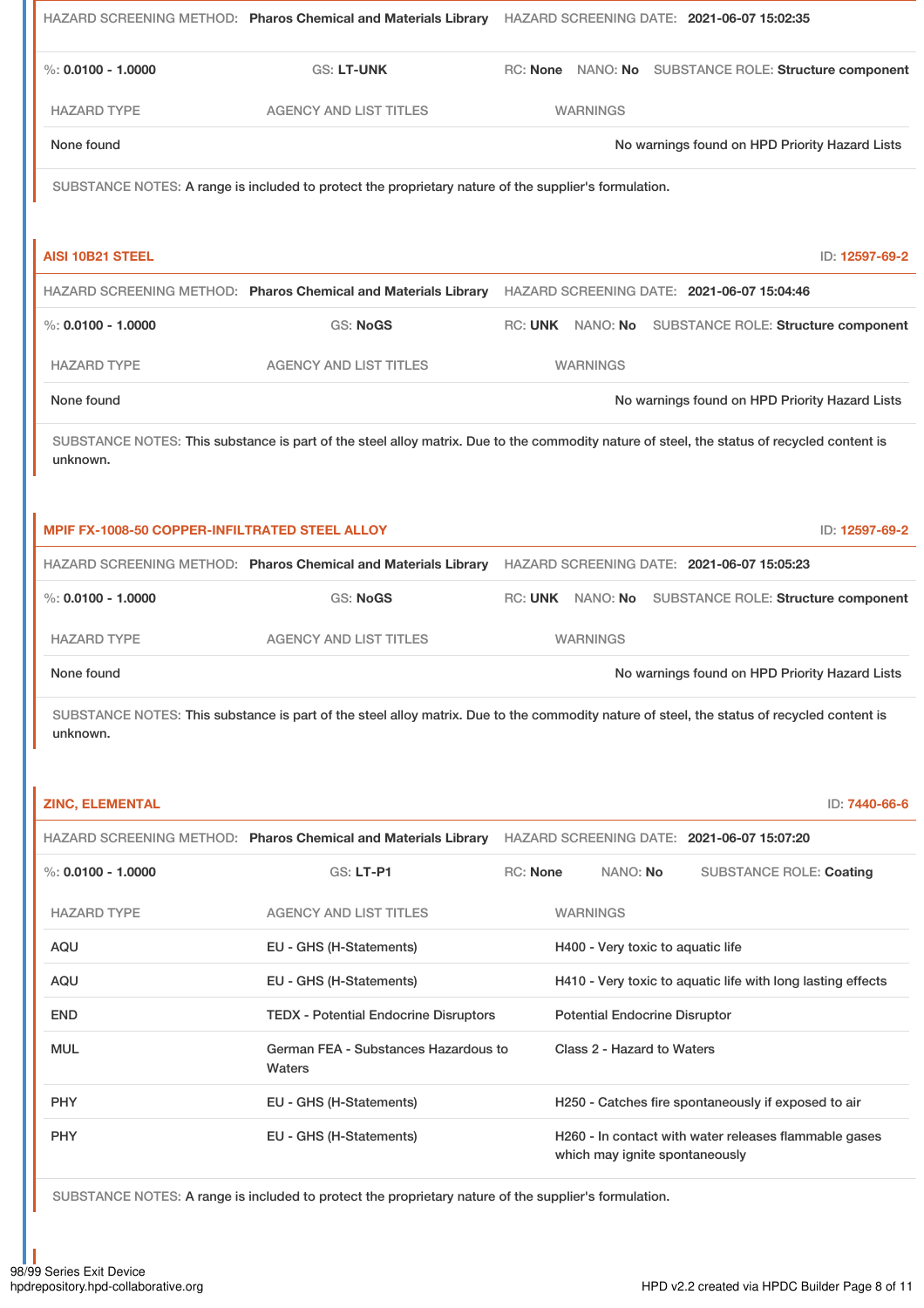| 1,3-BUTADIENE, POLYMER WITH 2-PROPENENITRILE |                                                                                                       |                                                                                   |                                       |                                                          | ID: 9003-18-3 |
|----------------------------------------------|-------------------------------------------------------------------------------------------------------|-----------------------------------------------------------------------------------|---------------------------------------|----------------------------------------------------------|---------------|
|                                              | HAZARD SCREENING METHOD: Pharos Chemical and Materials Library                                        |                                                                                   |                                       | HAZARD SCREENING DATE: 2021-06-07 15:10:27               |               |
| $\%$ : 0.0100 - 1.0000                       | <b>GS: LT-UNK</b>                                                                                     | <b>RC: None</b>                                                                   | NANO: No                              | <b>SUBSTANCE ROLE: Polymer species</b>                   |               |
| <b>HAZARD TYPE</b>                           | <b>AGENCY AND LIST TITLES</b>                                                                         |                                                                                   | <b>WARNINGS</b>                       |                                                          |               |
| None found                                   |                                                                                                       |                                                                                   |                                       | No warnings found on HPD Priority Hazard Lists           |               |
|                                              | SUBSTANCE NOTES: A range is included to protect the proprietary nature of the supplier's formulation. |                                                                                   |                                       |                                                          |               |
|                                              |                                                                                                       |                                                                                   |                                       |                                                          |               |
| <b>CARBON BLACK</b>                          |                                                                                                       |                                                                                   |                                       |                                                          | ID: 1333-86-4 |
|                                              | HAZARD SCREENING METHOD: Pharos Chemical and Materials Library                                        |                                                                                   |                                       | HAZARD SCREENING DATE: 2021-06-07 15:09:04               |               |
| $\%$ : 0.0000 - 1.0000                       | <b>GS: BM-1</b>                                                                                       | <b>RC: None</b>                                                                   | NANO: No                              | <b>SUBSTANCE ROLE: Pigment</b>                           |               |
| <b>HAZARD TYPE</b>                           | <b>AGENCY AND LIST TITLES</b>                                                                         |                                                                                   | <b>WARNINGS</b>                       |                                                          |               |
| CAN                                          | <b>US CDC - Occupational Carcinogens</b>                                                              |                                                                                   | Occupational Carcinogen               |                                                          |               |
| CAN                                          | <b>MAK</b>                                                                                            |                                                                                   | but not sufficient for classification | Carcinogen Group 3B - Evidence of carcinogenic effects   |               |
| CAN                                          | CA EPA - Prop 65                                                                                      |                                                                                   |                                       | Carcinogen - specific to chemical form or exposure route |               |
| CAN                                          | <b>IARC</b>                                                                                           | Group 2B - Possibly carcinogenic to humans - inhaled<br>from occupational sources |                                       |                                                          |               |

SUBSTANCE NOTES: A range is included to protect the proprietary nature of the supplier's formulation.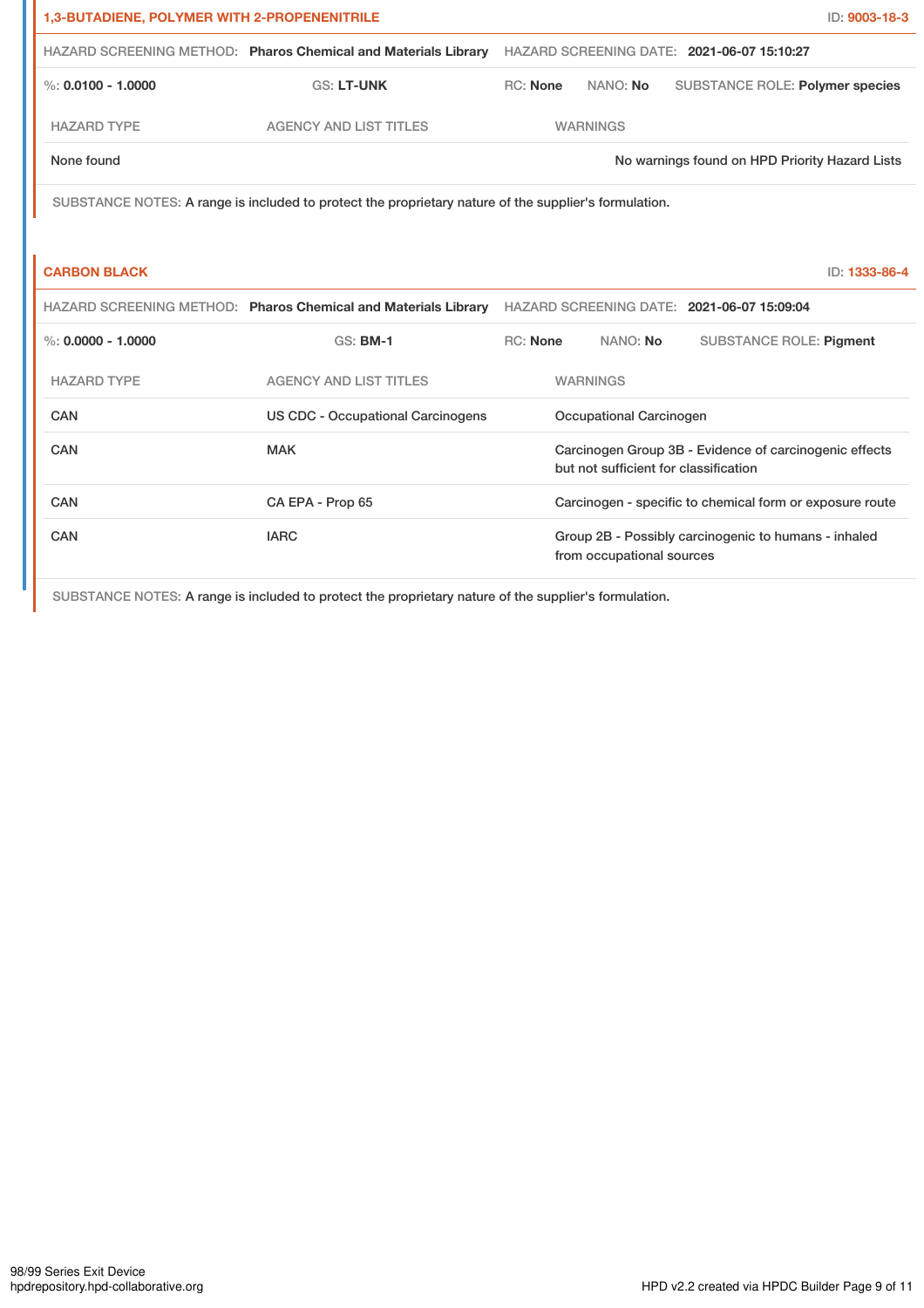This section lists applicable certification and standards compliance information for VOC emissions and VOC content. Other types of health or *environmental performance testing or certifications completed for the product may be provided.*

| <b>VOC EMISSIONS</b>                                          | VOC emissions: CDPH Standard Method V1.2 (Section 01350/CHPS) - Not<br>Applicable |  |                              |  |
|---------------------------------------------------------------|-----------------------------------------------------------------------------------|--|------------------------------|--|
| CERTIFYING PARTY: Self-declared<br>APPLICABLE FACILITIES: N/A | ISSUE DATE: 2021-06- EXPIRY DATE:<br>07                                           |  | <b>CERTIFIER OR LAB: N/A</b> |  |
| CERTIFICATE URL:                                              |                                                                                   |  |                              |  |

CERTIFICATION AND COMPLIANCE NOTES:

# **Section 4: Accessories**

This section lists related products or materials that the manufacturer requires or recommends for installation (such as adhesives or fasteners), maintenance, cleaning, or operations. For information relating to the contents of these related products, refer to their applicable Health Product *Declarations, if available.*

No accessories are required for this product.

## **Section 5: General Notes**

This HPD evaluates the typical product in the 98/99 Series. Optional functions ordered by the customer may change the results.